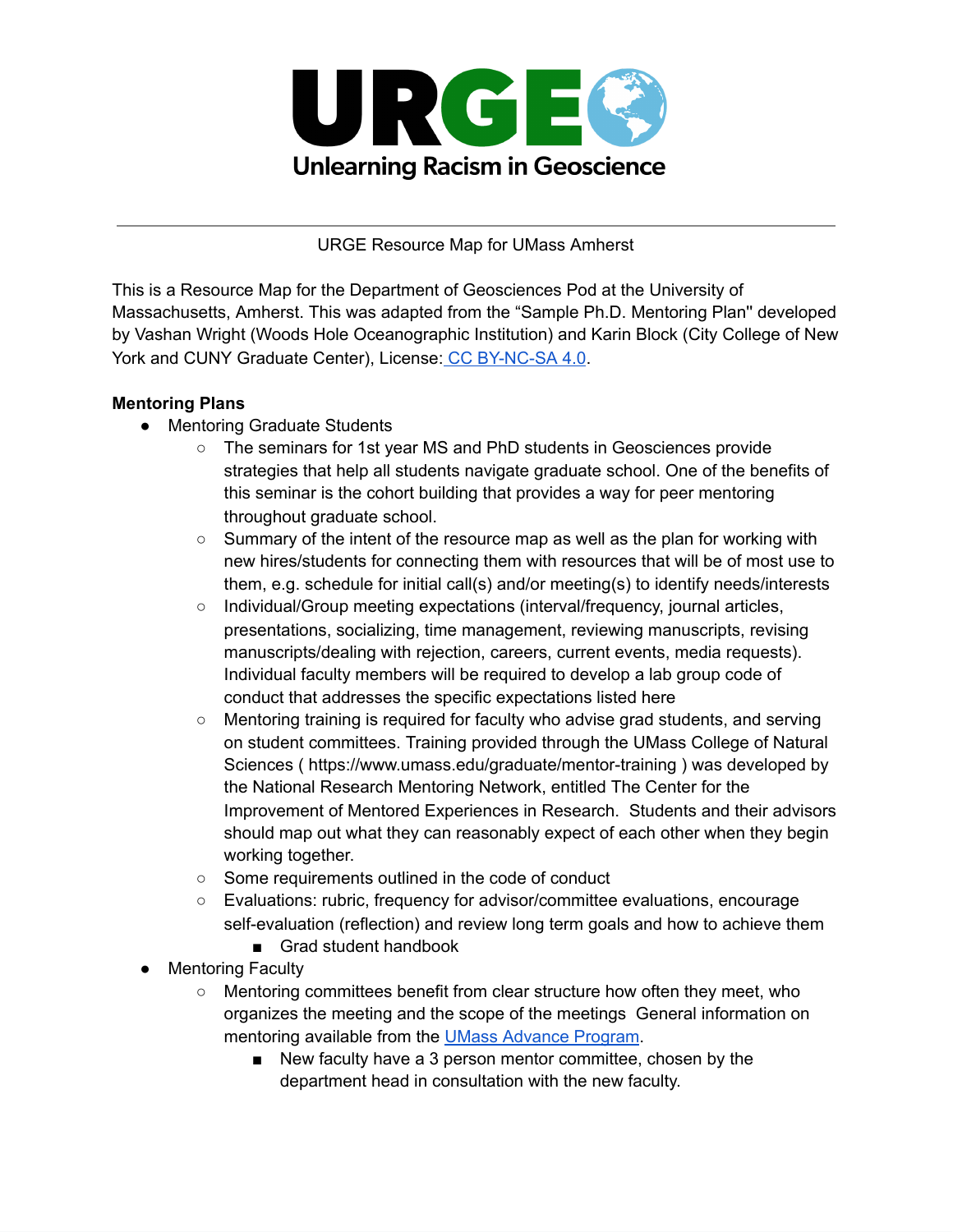- Mentor committees for lecturers and other non-tenure-track or other non-traditional appointments need to pay particular attention to the expectations of work that may differ significantly among positions and be composed of individuals who can collectively mentor the individual in all areas of their work.
- Associate Professors should have mentor committees that may differ from the one that they had pre-tenure. See UMass Advance for information on mentoring and their finding that associate professor dissatisfaction is high at UMass [link.](https://www.umass.edu/advance/faculty-mentoring)
- Mentoring Staff
	- UMass Workplace Learning and [Development](https://www.umass.edu/wld/) offers workshops for skill development.
	- We are not aware if staff currently have formal mentoring committees.

### **Core work resources**

- Code-of-conduct is in development (deliverable #6) and is currently being reviewed by the faculty. When finished all members must sign this code of conduct that addresses inclusivity and diversity, mental health, publications or outputs, social media use, and other items.
- All divisions [\(graduate](http://geouaw.org/) students, faculty, professional staff) have active unions that determine working hours, vacations, benefits and other items directly pertaining to the workplace
- Profession Seminar, a weekly brown bag seminar for the entire Geosciences Department (GEO 701), required of all graduate students, provides professional development, skill skill building and mentoring opportunities.
- Reporting Policy An anonymous reporting system is in development, with discussions between this group and the Department Head. It will address issues related to insensitivity, harassment, exclusion and what are the consequences. It will provide additional contacts for reporting outside of one's advisor or the Graduate Program Director.
- Equipment the [UMass](https://www.umass.edu/umoc/) Outing Club provides equipment for rental, the Geoscience Graduate Student Organization (GGSO) is looking to establish a more formal collaboration with them and start building up a stash of our own for the department to loan out.
- Conference and workshop participation
	- Students who do not have funds to attend conferences can apply for travel funds. These are funds from the graduate school that the Graduate Program Directors of Geosciences and Geography administer.
	- Support to attend upcoming workshops can be requested from named Alumni funds in the department. These funds, disbursed every Spring, are well timed to support summer workshops.
	- Students wanting to attend identity group conferences (NABG, SACNAS, NAISA, etc.) can request department support from the GPD and Department Head. Student winners of the department diversity award are given funds to attend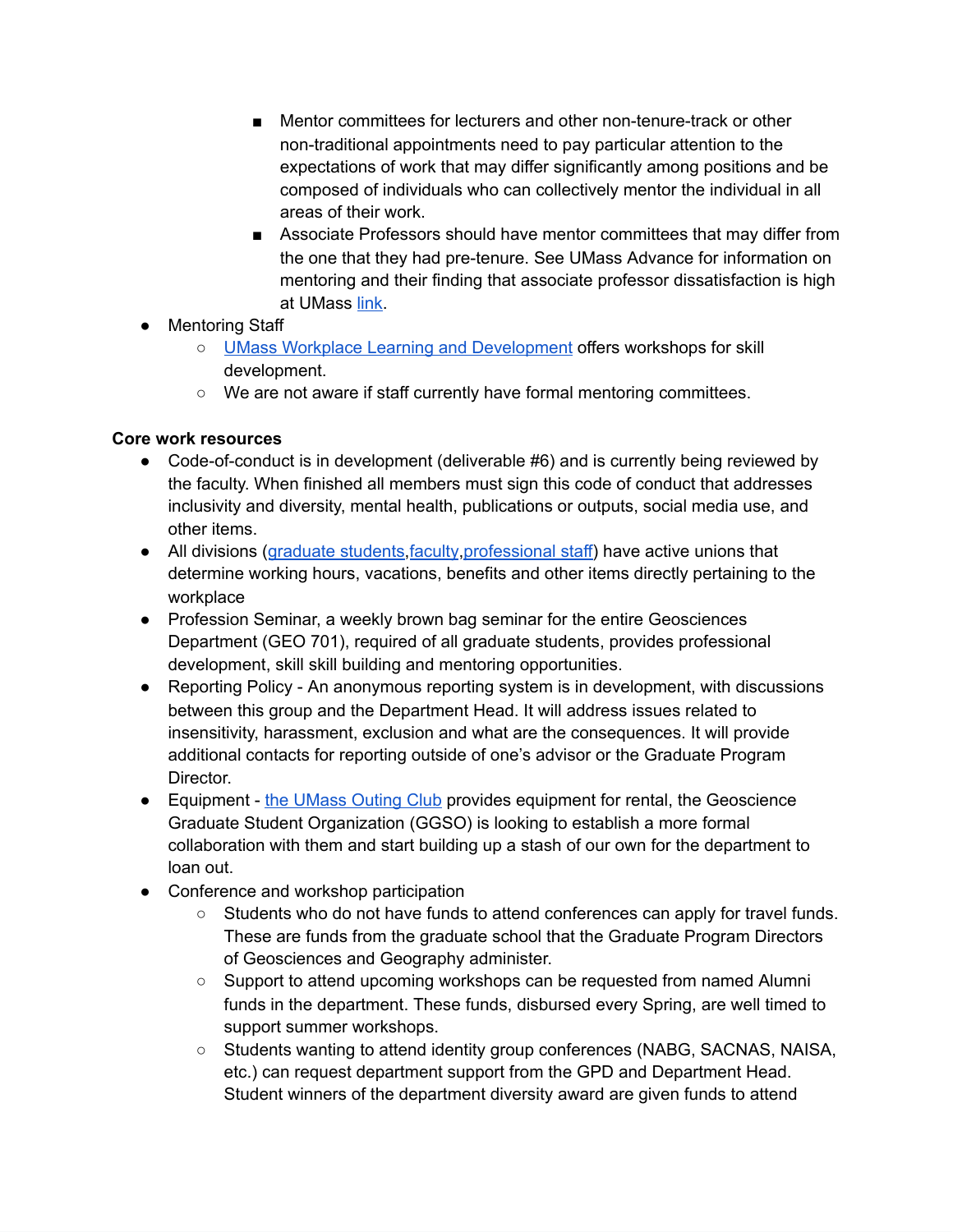identity group meetings. Bromery fellows are given research funds that they may use to support travel to any conferences including those that are especially for minoritized groups.

## **Community support and mental health resources**

- Services at organization/university:
	- [Counseling](https://www.umass.edu/counseling/) services for students have two counselors of color available
	- Counseling groups for students of color (need more)
	- Advocacy: Graduate students of color Association [GSCA,](https://umassamherst.campuslabs.com/engage/organization/GSCA) [UMass](https://www.umass.edu/diversity/employee-resource-groups) faculty of Color [Employee](https://www.umass.edu/diversity/employee-resource-groups) Resource Group, <https://www.umass.edu/studentlife/rso>
	- Cultural Centers: [Malcolm](https://www.umass.edu/cmass/get-involved/multicultural/mxcc) X cultural center; [Josephine](https://www.umass.edu/cmass/get-involved/multicultural/jwecc) White Eagle cultural [center,](https://www.umass.edu/cmass/get-involved/multicultural/jwecc) Latin [American](https://www.umass.edu/cmass/get-involved/multicultural/mxcc) cultural center; Yuri [Kochiyama](https://www.umass.edu/cmass/get-involved/multicultural/ykcc) cultural center
	- General connections to University activities and services found at [Diversity,](https://www.umass.edu/diversity/) Equity, and [Inclusion](https://www.umass.edu/diversity/).
	- UMass [Employee](https://www.umass.edu/diversity/employee-resource-groups) Resource group for faculty and staff of color. Several groups allow folks with multiple minoritized identities to find support.
	- The Department has a [calendar](https://www.geo.umass.edu/calendar-node-field-date) of events and a listsery, and the graduate students have a Slack channel and their own listserv
	- UMass Student Affairs and Student Engagement & Leadership host a variety of activities for the UMass Community [advertised](https://umassamherst.campuslabs.com/engage/events) on Campus Pulse, and the Valley Advocate newspaper [advertises](https://valleyadvocate.com/events/#!/) a wide range of activities in the broader Amherst area
	- The ["unofficial](https://docs.google.com/document/d/1i66qotYhyysAXc9wijH_pXc2KyGUXtcdlwItlPtzv1E/edit) incoming student guide" lists many community resources and advice for moving to the area, compiled by past and current UMass Geoscience Graduate Students
	- Expectations for taking vacation and for reasonable work hours depends on union; faculty, staff and students have different unions with different expectations
- Needed:
	- We need both monetary and organizational assistance finding accommodations, moving and paying initial graduate student fees. This is especially needed for international students whose costs are often far higher.
	- Encourage and assist making connections to someone who may understand their experience (e.g., Black male counselor for a Black male student), perhaps an incoming graduate student buddy program.
	- Summer funding, especially for international students who are not able to find other jobs for those months.
	- $\circ$  Collaborative RA funding resources. If one faculty member has summer funding for multiple students, can cover a student from a different lab for the summer. This will also help to build departmental community.
	- Faculty support of graduate student initiatives and involvement in URGE.

#### **Skillset support resources**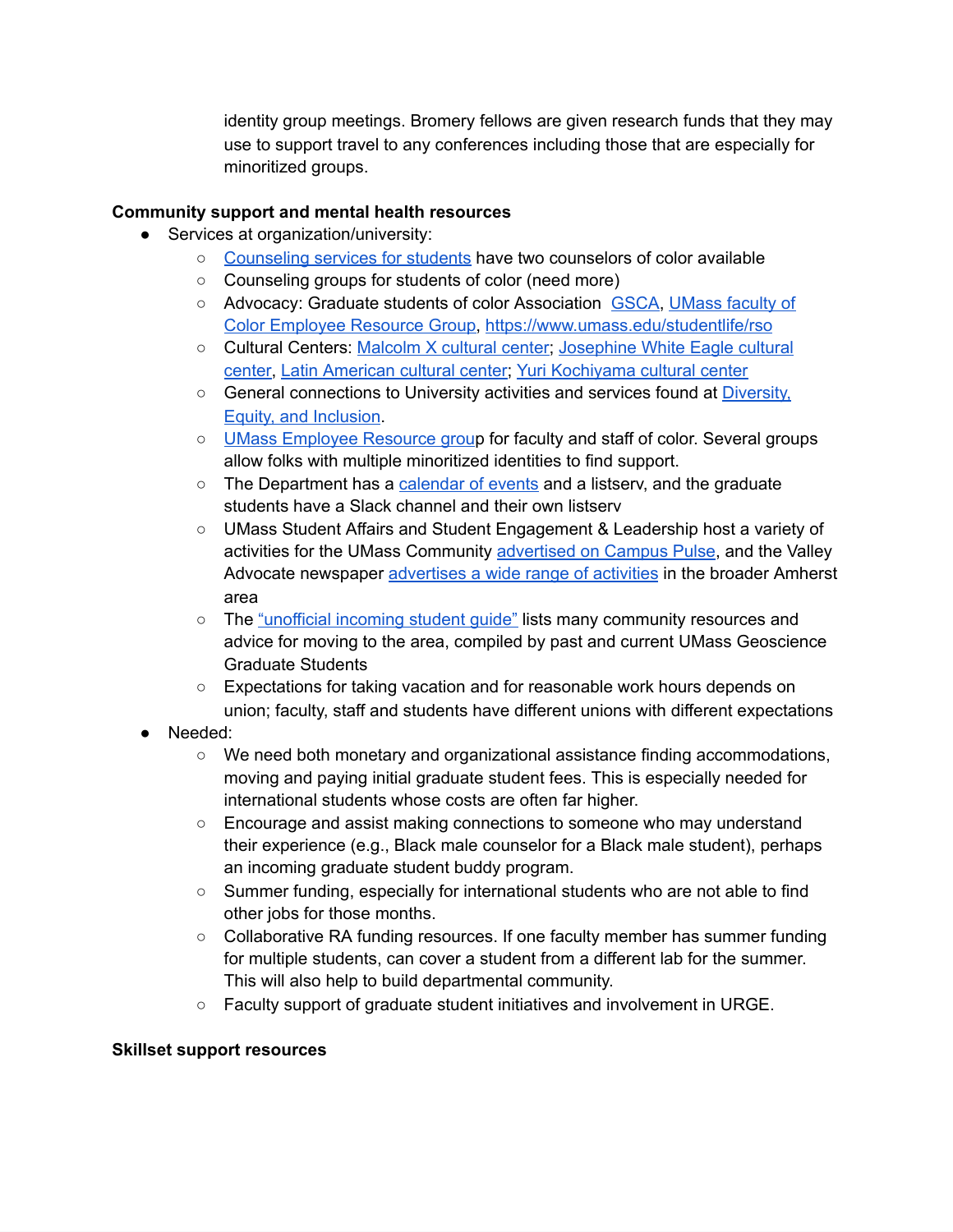- UMass graduate school's Office of Professional [Development](https://www.umass.edu/graduate/professional-development) and the UMass HR department's [Workplace](https://www.umass.edu/wld/) Training offer workshops for skill development in a wide range of topics.
- UMass runs writing retreats for faculty of color and other [events](https://www.umass.edu/diversity/faculty-color-community-events).
- Graduate students are assessed upon arrival for necessary courses and skills. A temporary committee for each student makes suggestions for additional courses, skills required, and associated activities that will be helpful for their program.
- The first-year graduate seminar introduces expectations and strategies for success in graduate school. This seminar was formerly just for PhD students, but an additional seminar for MS students was recently introduced. An equivalent undergraduate seminar is a possibility to explore.
- Seminars are organized as-needed to explore specific topics or skill sets. Students typically receive one unit of course credit for attending these seminars. Informal evening workshops on topics such as R or Python have been organized in the past, by both faculty and graduate students. A list of external tutorials, hackathons, bootcamps, and other resources would be helpful to create and maintain.

### **Professional development resources**

- Available resources for training/development or best practices in:
	- Teaching/pedagogy
		- Center for [Teaching](https://www.umass.edu/ctl/home) & Learning
		- [Teaching](https://www.library.umass.edu/teaching-and-learning/) & Learning (Library Resources)
		- Home CIRTL Network [Commons](https://www.cirtl.net/)
	- Project management/budgeting
		- Post Graduate Program in Project [Management](https://www.isenberg.umass.edu/Programs/Masters/mba/online/simplilearn/project-management) In Partnership with **[Simplilearn](https://www.isenberg.umass.edu/Programs/Masters/mba/online/simplilearn/project-management)**
	- Media training
		- UMass Amherst Public [Engagement](https://www.umass.edu/pep/) Project
	- Proposal writing
		- First-year seminar
		- Prospectus process for PhD students
	- Public speaking
		- Three Minute Thesis | [Graduate](https://www.umass.edu/graduate/professional-development/three-minute-thesis) School
		- Prosem & conference presentations
	- Networking
		- Alumni job panels
		- Geo department listserv
	- Visualization/Design
		- [UMass](https://gis.library.umass.edu/) GIS Hub
		- [Instructional](https://www.umass.edu/it/instruct/iml) Media Lab
	- Getting involved in professional societies
		- AAG
			- AAG Careers and Professional [Development](http://www.aag.org/cs/careerwebinars) Webinar Series
		- GSA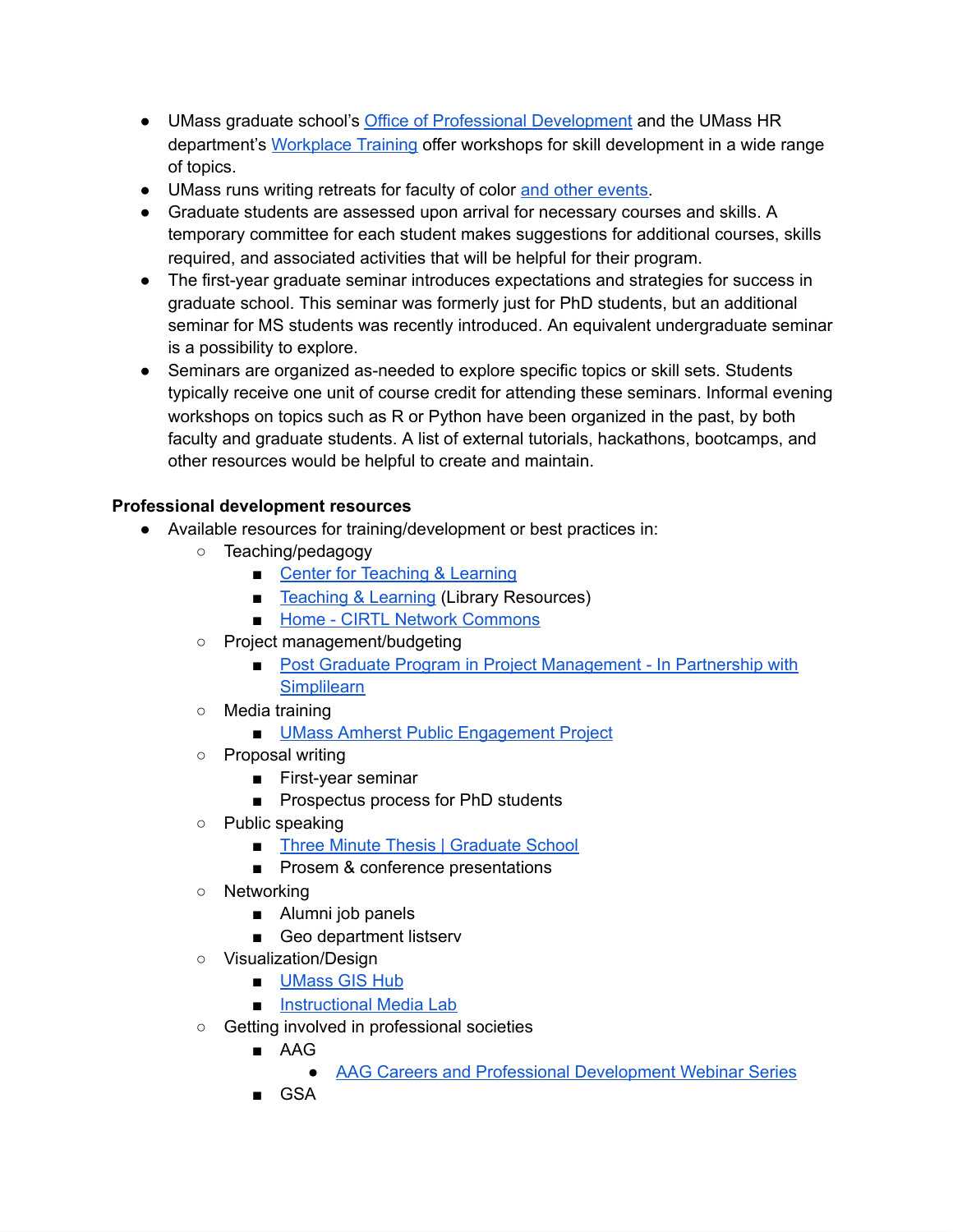- GSA [CEUs](https://www.geosociety.org/GSA/Education_Careers/GSA/edu-career/ceu.aspx)
- AGU
	- Learn and [Develop](https://www.agu.org/Learn-and-Develop/Learn) | AGU
- Regional sections (e.g. [NEGSA/](https://www.geosociety.org/GSA/Events/Section_Meetings/GSA/Sections/ne/2021mtg/home.aspx)[NESTVAL\)](http://aagnestval.wpengine.com/)
- Discipline-specific sections (e.g. AGU EPSP)
- Community-driven societies (e.g. Friends of the Pleistocene)
- Additional coursework/methodology training
	- UMass Institute for Social Science [Research](https://www.umass.edu/issr/) (ISSR)
- Additional Professional Development
	- Professional [Development](https://www.umass.edu/graduate/professional-development) | Graduate School
	- Office of Faculty [Development](https://www.umass.edu/faculty-development/)
- Fellowships, internships, summer experiences, field course opportunities
	- A non-exhaustive list: NSF (GRFP, GROW, GRIP, INTERN), NASA, NOAA, NPS, USGS, MA Geological Survey, Ford Foundation, Fulbright, National Geographic, AWG, GSA, AGU, Hertz Foundation, Sigma Xi (additional sources listed [here\)](https://docs.google.com/document/d/1-oeNKQAdGqFMKYtJHsZxRzPP4_OFoxWrKLtrGOBCKXA/edit)
		- The Department usually holds an annual research funding panel as part of the first-year seminar
		- Develop a resources page and/or Slack channel, and update regularly
		- Find a support system to allow this regular updating; potential ideas are the GGSO and/or Climate Committee
		- Do better than email blasts (which do get the info out but aren't easy to digest), and make the information flow 2-way to accept and compile suggestions as well as disseminating them
- Graduate students have an opportunity to meet with GLS speakers following their talk, and BRiDGE lecture series include an hour-long informal mentoring workshop with graduate students.

# **Outreach resources**

- Opportunities, expectations, benefits, and/or compensation for mentoring new hires and/or students who wish to engaged in belonging, accessibility, justice, equity, diversity, and inclusion (Be A JEDI) efforts
	- Seminars
		- DIP seminar (voluntary, receive course credit)
		- Prosem (mandatory, receive course credit, degree requirement)
		- GLS (voluntary but encouraged, speakers are funded by an unknown amount)
		- BRIDGE (voluntary, speakers are funded by an unknown amount)
		- 5-college symposium (voluntary, funding status unknown)
		- URGE (voluntary)
		- Bromery lecture (voluntary, funded by an unknown amount)
		- SES/CNS talks & webinars (voluntary, funding status unknown)
		- [NECASC](https://necsc.umass.edu/webinars) webinars & International Quaternary Webinar
	- Trainings
		- Faculty mentoring training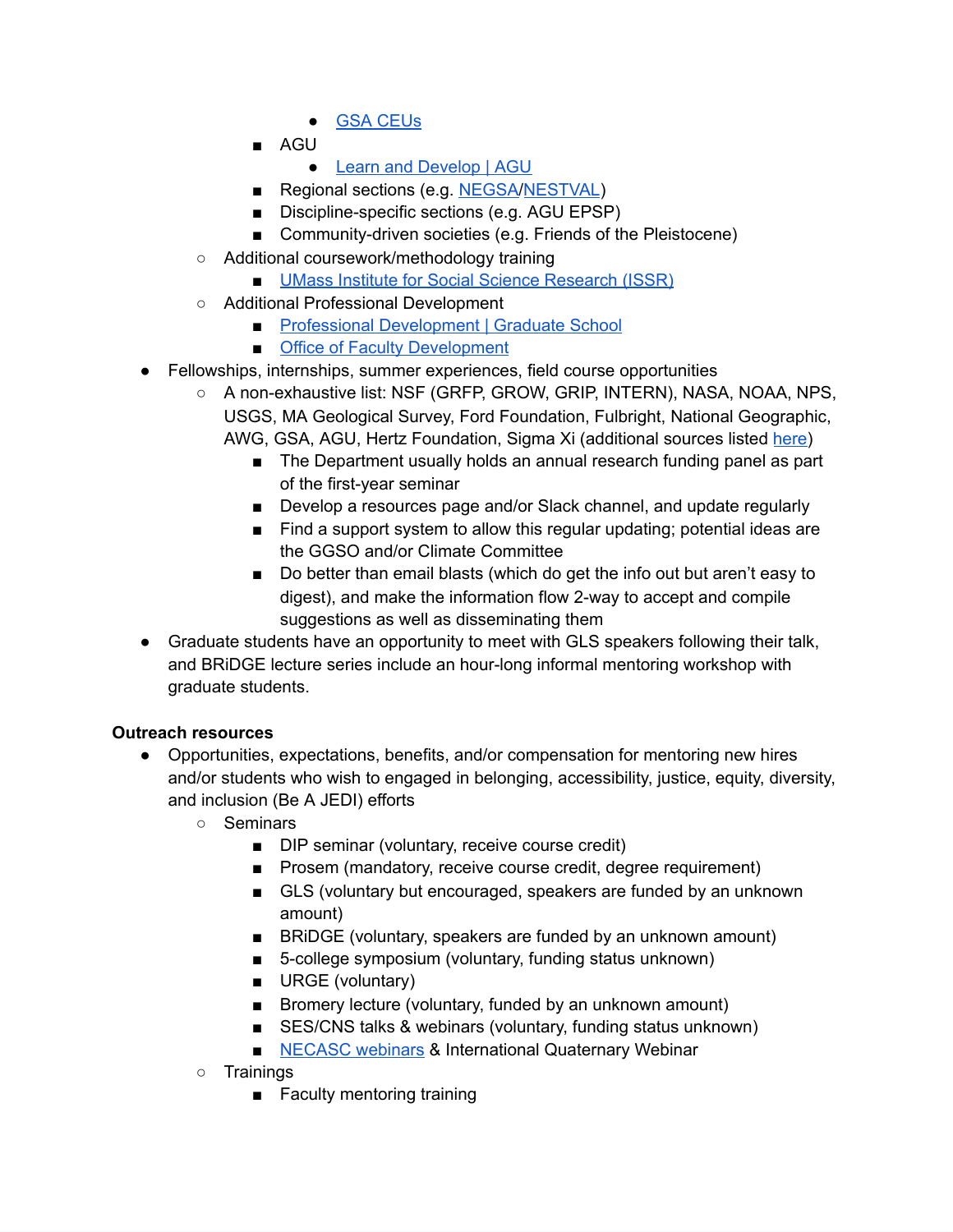- CNS TA training
- OPD [trainings/workshops](https://www.umass.edu/graduate/professional-development)
- Optional DEI, allyship, and bystander trainings offered sporadically through various UMass offices and community organizations
- Other resources
	- Conference funds for students presenting
	- Alumni scholarships graduate students may apply for to cover research expenses, fieldwork, or professional development opportunities
	- AGU Bridge recruits and funds graduate studies for students of Color
	- The newly-formed Geoscience Graduate Student Organization has a small operating budget and event funds through the Graduate Student Senate
	- Ducks in a row mentoring night and [resource](https://docs.google.com/document/d/1OhU84tI1bJeiqygt9F4JrZqub1ejQQCuhdOG8Frh5Wg/edit) list for undergrads
	- Occasional department/alumni career panels for undergrads and graduate students
	- Climate Committee established to identify ways to improve department climate and implement solutions
	- TA fellowships and training through the College of Natural Sciences
	- Bromery fellowships to fund graduate studies for students of Color and organize interdisciplinary symposia
	- The Department Chair can allocate small funds for events (such as the holiday party and end-of-year celebration)
	- Peer writing accountability groups within the Department and summer graduate student writing groups run by OPD
	- The Instructional Media Lab provides training and technical support
- Community partnerships (list is not exhaustive, and includes both partnerships with the Department and individual members of the Department)
	- Eureka
	- RiverSmart
	- Boy Scouts
	- STEMSEAS
	- Big Brothers Big Sisters
	- Kestrel Land Trust
	- Amherst Regional Public School System
- Targets for improvement include: 1) increased undergrad support in the form of mentoring, conference funds, research opportunities, community building, and skill training, 2) staff support in the form of filling open positions, improving working conditions and job security, and expanding support and inclusion for staff members, and 3) mechanisms to ensure that the burden of DEI work is more equitably distributed amongst our community, improved facilities
- Several awards exist for DEI work on various levels, including within the Department of Geoscience, the College of Natural Sciences, UMass Amherst, and through affiliated organizations and professional societies. Service is a component of tenure decisions for tenure-track faculty, and expected of graduate students according to the Graduate